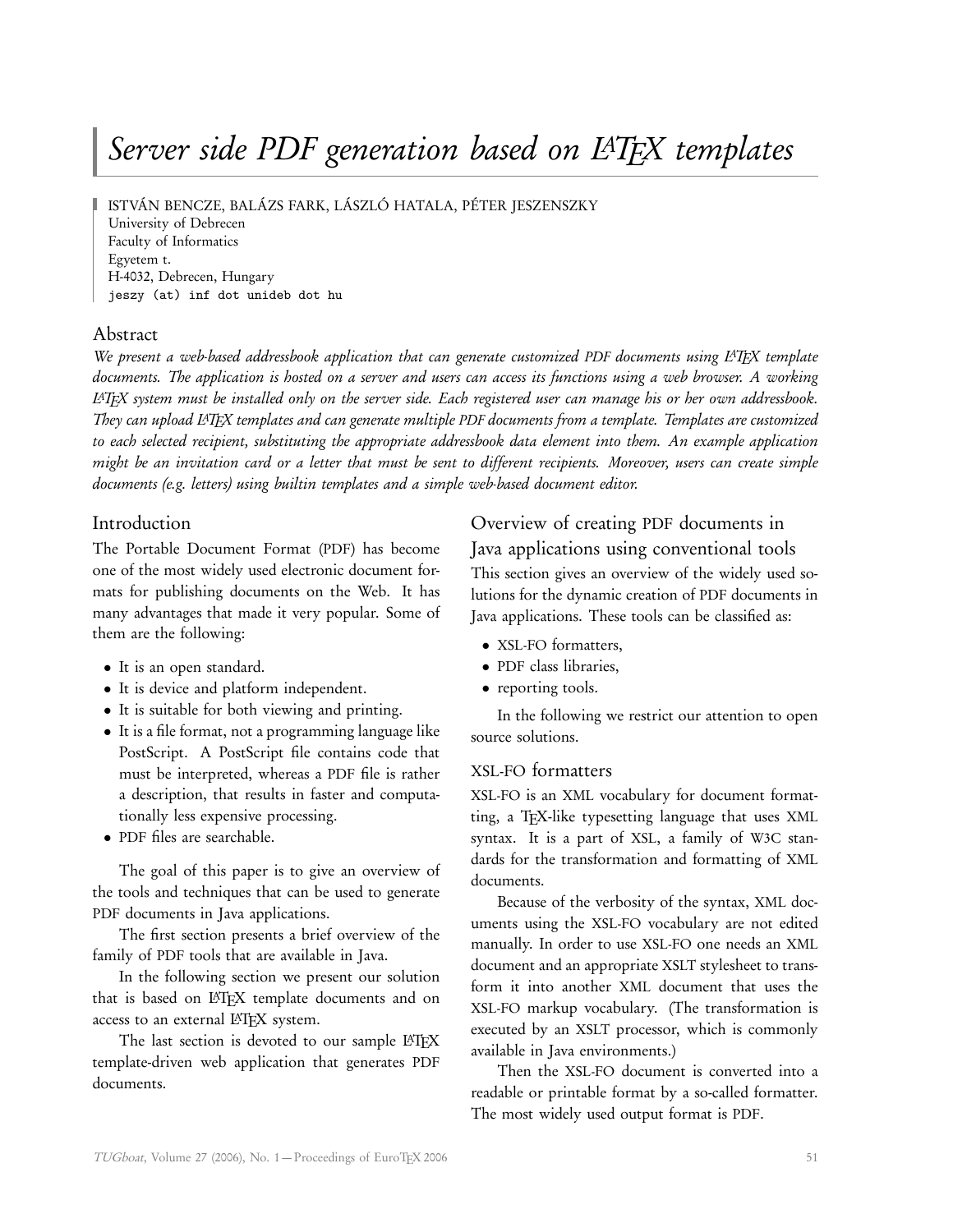Although the current version of the XSL specification became a W3C recommendation in 2001, none of the existing XSL-FO software products (including commercial products) implements the full standard.

Apache FOP [3] is an open source formatter, implemented in Java, that is a partial implementation of the XSL specification. FOP provides a Java API to access all of its functionality, thus it can be embedded into Java applications without difficulty.

XSL-FO might be a good solution if your data is in XML. There are ready-to-use XSLT stylesheets for standard XML document formats, such as DocBook XML, to transform them into XSL-FO. Writing your own stylesheet is not an easy job. Although there are graphical authoring tools, a sound knowledge of XSLT and XSL-FO is required.

# PDF class libraries

Several Java class libraries are available to create and work with PDF documents. Unfortunately most of them are commercial products.

For example, fourteen PDF class libraries are listed in the appropriate category of the Google Directory [1] at the present time, and only three of them are available as open source software. Another reference [2] provides a list of open source PDF libraries in Java and contains six entries at present.

PDF class libraries can be classified as low-level or high-level.

Low-level PDF libraries provide low-level access to the contents of PDF documents and allow the creation of PDF documents in Java applications. To work with these APIs the programmer must be quite familiar with the PDF document format. It might be very difficult and cumbersome to use them.

In contrast, high-level PDF libraries use object models to model the logical structure of PDF documents. These logical models consist of Java objects that represent building blocks such as pages, chapters and paragraphs. Manipulating the object model programmers can access and modify the content of the underlying PDF documents.

#### PJX

A typical example of a low-level PDF library is PJX [4]. In order to use it one must know all about the PDF document format.

#### PDFBox

PDFBox [5] is a high-level class library. According to the project's web site it is used in several open source and commercial software products.

It allows the programmer to access and manipulate individual pages within a document. The content of pages can be accessed as a stream of objects, and it is easy to add text and images.

Unfortunately the API does not provide access to higher level building blocks such as chapters or paragraphs. For example, in order to add some text one must position to the right location within a page.

Although the API documentation is quite good and there are also some example programs and a developer's guide, unfortunately the latter is not very extensive.

# iText

iText [6] is another high level class library that is more user friendly than PDFBox. It uses a higher level abstraction of documents. The building blocks of documents are chapters, sections, paragraphs, list, tables etc. This model looks like a document object model of an XML document. It is well documented; a very good tutorial is also available. According to the project web site, a book on iText will be published by Manning Publications this year.

# Reporting tools

These are software tools that can generate business reports based on templates and data in databases and other data sources. Visual report designers may assist in the preparation of the reports. Templates are typically stored as XML documents that can also be edited by hand.

For a comprehensive list of open source reporting tools see [7]. Reporting tools offer varying features and capabilities; for example, they support different data sources and output formats. Some of them can produce PDF output and some can not.

### **JasperReports**

JasperReports [8] is an excellent and powerful open source reporting tool that is written entirely in Java. It has a Java API that provies full programmatic control over the entire reporting process form report definition to report generation.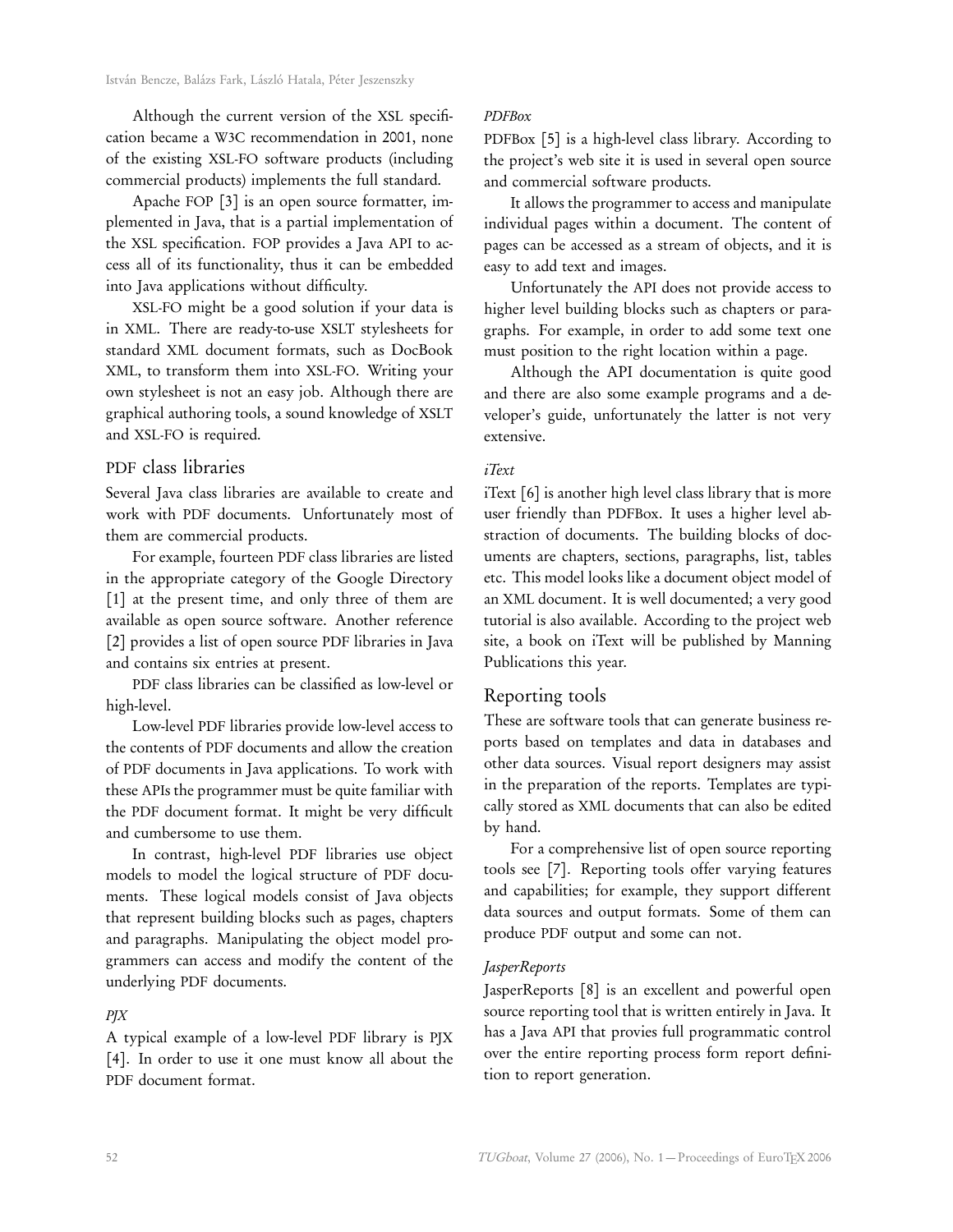Report templates are defined by XML documents or defined programmatically, but open source and commercial visual report designer tools are available too. Compiled templates can be populated with data that is passed as parameters by the application or that comes from various data sources. A wide range of data sources is supported, such as relational databases (via JDBC and also via Hibernate), EJBs, XML documents and CSV files. When a template is filled the resulting report can be viewed, printed or exported to PDF, XML, HTML, CSV, XLS or RTF.

JasperReport is a professional-quality tool with many other features, such as i18n and integrated charting support.

#### DataVision

DataVision is an open source reporting tool that is very similar to JasperReports. It is also open source and written in Java, and it can be incorporated into a Java application easily. Reports can be created using a visual report designer tool and stored as XML files that can also be edited manually. The generated reports can be viewed, printed and exported to tab or commaseparated text files, DocBook, HTML, PDF and XML.

Compared to JasperReports, it has fewer features, for example it supports only relational databases (via JDBC) and plain text files as data sources.

It is mentioned here because to the best of our knowledge it is the only reporting tool than can export to LATEX. Note that it uses LATEX only as an output format; the user may use the resulting LATEX documents to produce PDF or PostScript files. Data-Vision itself does not interpret LATFX files to produce PDF, it uses the iText PDF library instead to generate PDF files directly.

# Problems with the above solutions when using L<sup>AT</sup>FX templates

Some problems with the solutions presented in the preceding section are summarized below.

### Problems with XSL-FO

Lack of stylesheets for non-standard XML formats

If data is stored in a non-standard XML format and a stylesheet is not available to transform it into XSL-FO, it may be a difficult task to create an appropriate stylesheet.

#### Problems with PDF class libraries

- Lack of flexibility As documents are created programmatically, any change in the output PDF file requires modification of the source code and the application must be recompiled.
- Difficulty of use Low-level PDF class libraries require in-depth knowledge of the PDF format, making it extremely difficult to generate a PDF file. Even in the case of high-level libraries it may be difficult to achieve the right text layout.

# Problems with report generators

Non-general purpose They are useful for generating business reports that contain tables and charts, based on data sources. They may not be the best solution to generate conventional documents such as letters. Typesetting large chunks of text and achieving the right layout may be difficult.

#### Common problems

Quality The aesthetic quality of the generated PDF documents is often poor compared with PDF files that are produced by IATEX.

#### Java-TEX integration

#### Accessing TEX from Java

TFX and LHFX offer the highest typographic quality. They can produce publication-quality PDF files with a professional appearance. It would be very useful if Java applications could benefit from it.

Unfortunately we have no knowledge of any existing standard tool to integrate Java and TFX.

Such an integration may work as follows. To produce high quality PDF output a Java application generates a TEX file. This is a trivial task since TEX source is plain text. Then the resulting TFX file is passed to a TFX system, that will turn it into DVI, PostScript or PDF.

The TEX system is accessed by using the java. lang.Runtime class, which allows the Java application to interface with the operating system. The application can have complete control over the TEX compilation process, it can interrupt the process if necessary and it also has access to the files that are produced by the TEX system.

Extending the above scenario with the use of TEX templates offers greater flexibility. In this case the Java application does not generate a TEX file from scratch,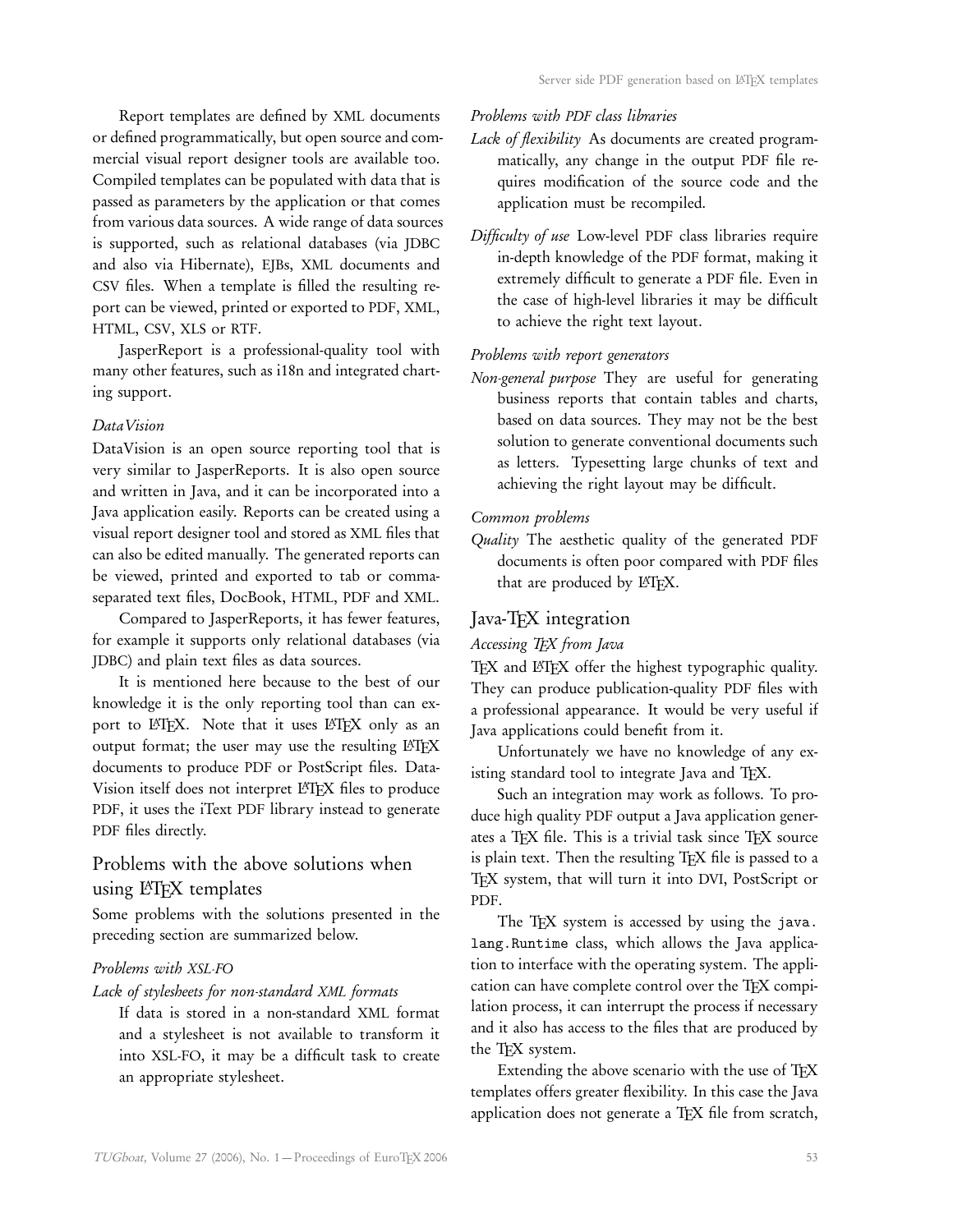but it reads a template and populates it with data. (Report generators operate in this way.)

#### Template engines

As described in Wikipedia, a template engine is a piece of software that processes an input text (the template) to produce one or more output texts. Template engines are widely used and very popular in web application development to create dynamic web content. Their most important advantage is that they separate application logic from web page layout.

Many Java-based template engines are available; see [10] for a list of open source Java template engines. They are used not only on the server side to generate HTML, but also they may be used in other applications to produce arbitrary textual output, even source code.

#### Generating L<sup>A</sup>TEX sources using FreeMarker

FreeMarker [11] is one well-known general-purpose open source template engine implemented in Java. Although it is typically used to generate HTML web pages in servlet-based MVC applications, we use it to produce LATEX sources based on templates, that are turned into PDF.

FreeMarker has a powerful template language. Directives such as if, switch and list provide programming capabilities, and other common programming language constructs as variables, expressions and user defined functions are also available in templates.

Just as in the case of web applications the template engine is frequently used to incorporate database content into templates. In the example below we use Hibernate to access a relational database.

Hibernate [12] is the most popular solution for object-relational mapping (ORM) in the Java world. Hibernate provides transparent persistence for Java objects, that allows applications to store, update and delete objects in a relational database. It also provides query and object retrieval facilities. It is simple to use FreeMarker and Hibernate together.

Here is an example template fragment for producing a L<sup>AT</sup>EX table with FreeMarker:

```
\begin{tabular}{ll}
\toprule
Title & ISBN\\
\midrule
<#list HibernateUtil.query("from Book b
  where b.year = 2006 order by b.title")
```

```
as book>
    ${book.title} & ${book.isbn}\\
  \langle/list>
  \bottomrule
\end{tabular}
```
In the example, HibernateUtil is a helper class whose static query(String query) method executes a HQL query, $^1$  and returns query results as a list of objects. Here we retrieve all books in the database that are published this year sorted by title. The table contains titles and ISBN numbers of the books and the output would look like this:

| Title                       | <b>ISBN</b> |
|-----------------------------|-------------|
|                             |             |
| Aglaja. Apokrif             | 9630779668  |
| Kazár szótár                | 9637448306  |
| Utazás a tizenhatos mélyére | 9631425169  |

#### Related projects

Although they have not influenced our work, the NTS and  $\varepsilon_{\mathcal{X}}$ TEX projects must be mentioned here.

NTS stands for New Typesetting System. The goal of the project was to re-implement TEX in Java, but it was discontinued.

NTS has been replaced by  $\varepsilon_{\mathcal{X}}$ TEX [13], that is a TEX-compatible typesetting system written in Java. Originally it was started as an attempt to enhance NTS, but later the entire system was rewritten from scratch.

The system is under development. Although a downloadable installer is available at the website of the project, the development is currently in pre-alpha stage.<sup>2</sup>

The project is a very promising initiative, but there is much to do. If it becomes available it will provide a more flexible Java-TEX integration.

The TEX Catalogue [14] contains two packages that support database access, namely SQLTeX and La-TeXDB.

SQLTeX is a Perl script that reads an input TEX file containing SQL commands and produces an output in which the commands are replaced with the results. LaTeXDB is a similar preprocessor but it is

<sup>&</sup>lt;sup>1</sup>HQL stands for Hibernate Query Language, the fully objectoriented query language of Hibernate.

<sup>2</sup>Namely, it is only a development release that is not "feature complete". The next so-called alpha release will be delivered for more general testing.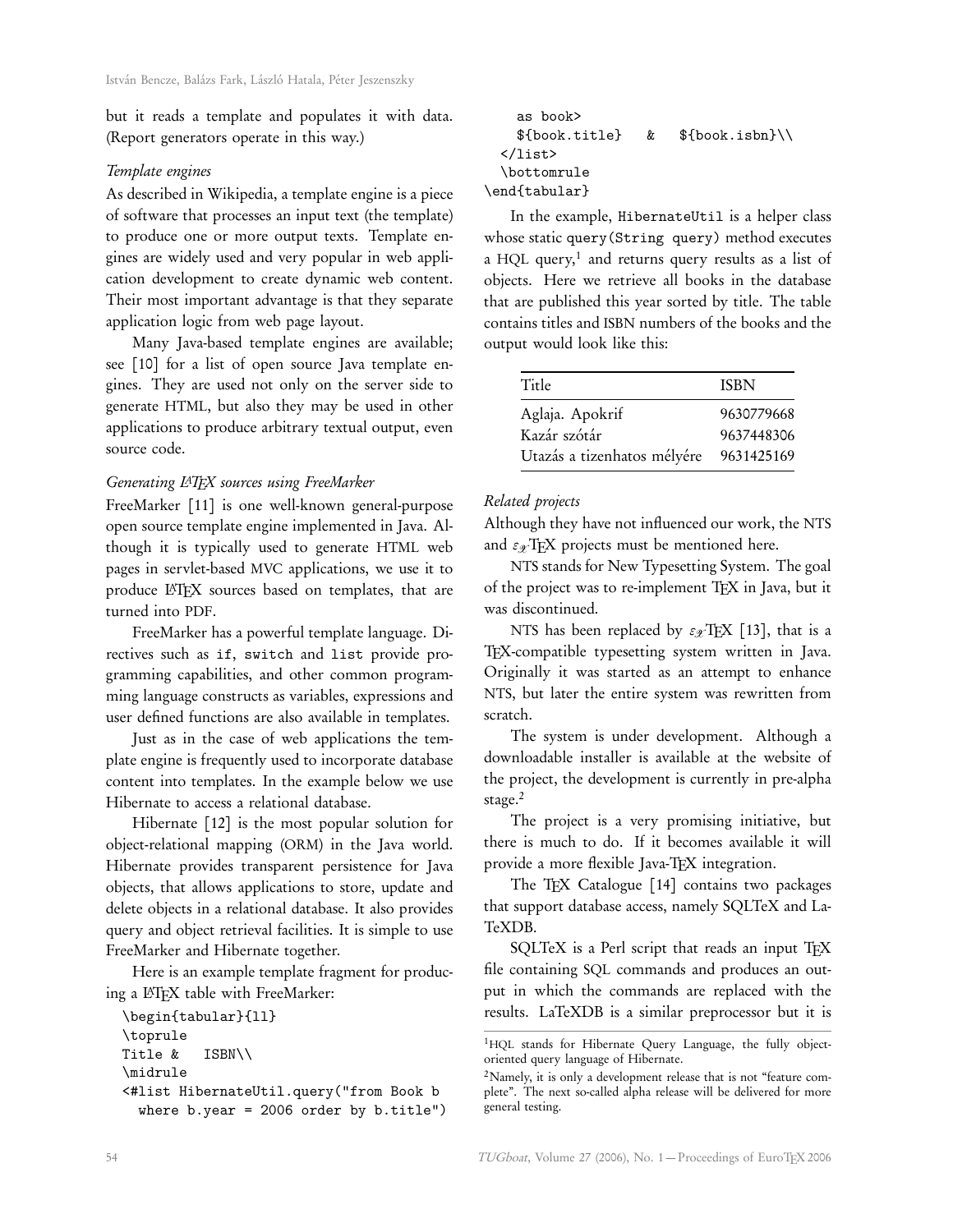implemented in Python. Both packages support only MySQL databases.

In either case, TFX input files may contain constructs that look like commands (for example \sqldb, \sqlrow or \texdbconnection) but are not in fact TEX commands. (This means that TEX files containing them will not compile.) They will be interpreted and replaced by the preprocessor to produce TEX files that should compile without any errors. In that sense, SQLTeX and LaTeXDB operate in a similar way to FreeMarker, but using TFX syntax.

# A sample web application generating PDF

We have developed a web application to demonstrate the above approach in practice. Using the web application requires registration. Each registered user can manage his or her own addressbook and can generate PDF files based on LATFX templates. The user selects entries of the addressbook and these are used to populate the template with data. A separate PDF file is generated for each selected entry that will be offered for download in a single ZIP file.

For example, this can be used to generate letters in PDF that are customized for each recipient. The PDF files are produced by LATEX, thus guaranteeing a certain quality. Many users do not have LATEX installed on their computer, but via the web application they have access to a LATEX system. (It is also possible not to use the addressbook at all, and simply produce single PDF files.)

After logging in users have the following options:

- manage addressbook (add, delete and modify entries),
- upload an existing template and generate PDF(s),
- create a new template with a simple web-based editor and generate PDFfile(s).

If the third option is selected the user is presented with a list of predefined templates. These templates are LATEX document skeletons that are stored on the computer hosting the web application. The following templates are installed by default: article, book, report, letter, empty.<sup>3</sup> The document editor is initialized with the selected template.

The templates that are uploaded or edited by the user should be valid LAT<sub>EX</sub> documents that should compile without any errors, although they may con-

Some variable references have a predefined meaning, for example

- @current.name@ means the full name of a person in an addressbook entry;
- @current.name.firstname@ is the first name of a person in an addressbook entry;
- @current.addresses.country@ is the country of the default postal address of a person in an addressbook entry;
- @current.addresses.home.zipcode@ means the zip code of the home address of a person in an addressbook entry;
- @current.phonenumbers.office@ is the office telephone number of a person in an addressbook entry.

These variable references can be used to generate multiple PDF files from a single template based on addressbook entries. Any other variable references such as @signature@ are called static variable references, which will be replaced by static replacement text.

The user is presented with a list that contains all static variable references that occur in the template. For each of them a replacement text may be specified.

The next step is to select the output format, the possible choices being DVI, PostScript and PDF.

If the template does not contain any variable references, or contains only static variable references, then a single result file will be generated. Otherwise as the last step the user must select at least one addressbook entry, and a DVI, PostScript or PDF file will be generated for each of them.

The results are offered for download in a ZIP file that contains the generated DVI, PostScript or PDF file(s) together with the  $log$  file(s) and  $ETFX$  source(s).

The \write18{command} construct allows the execution of operating system commands and is a potential security risk. Thus, \write18 should be disabled, especially in web applications such as this (normally this is the default in TEX systems).

The following technologies and software products were used in the development: JDK 5.0, Apache Tom-

tain constructs that have special meaning. Text surrounded by '@' characters is a variable reference, and a replacement text will be substituted for it.

<sup>&</sup>lt;sup>3</sup>Additional templates can be added easily.